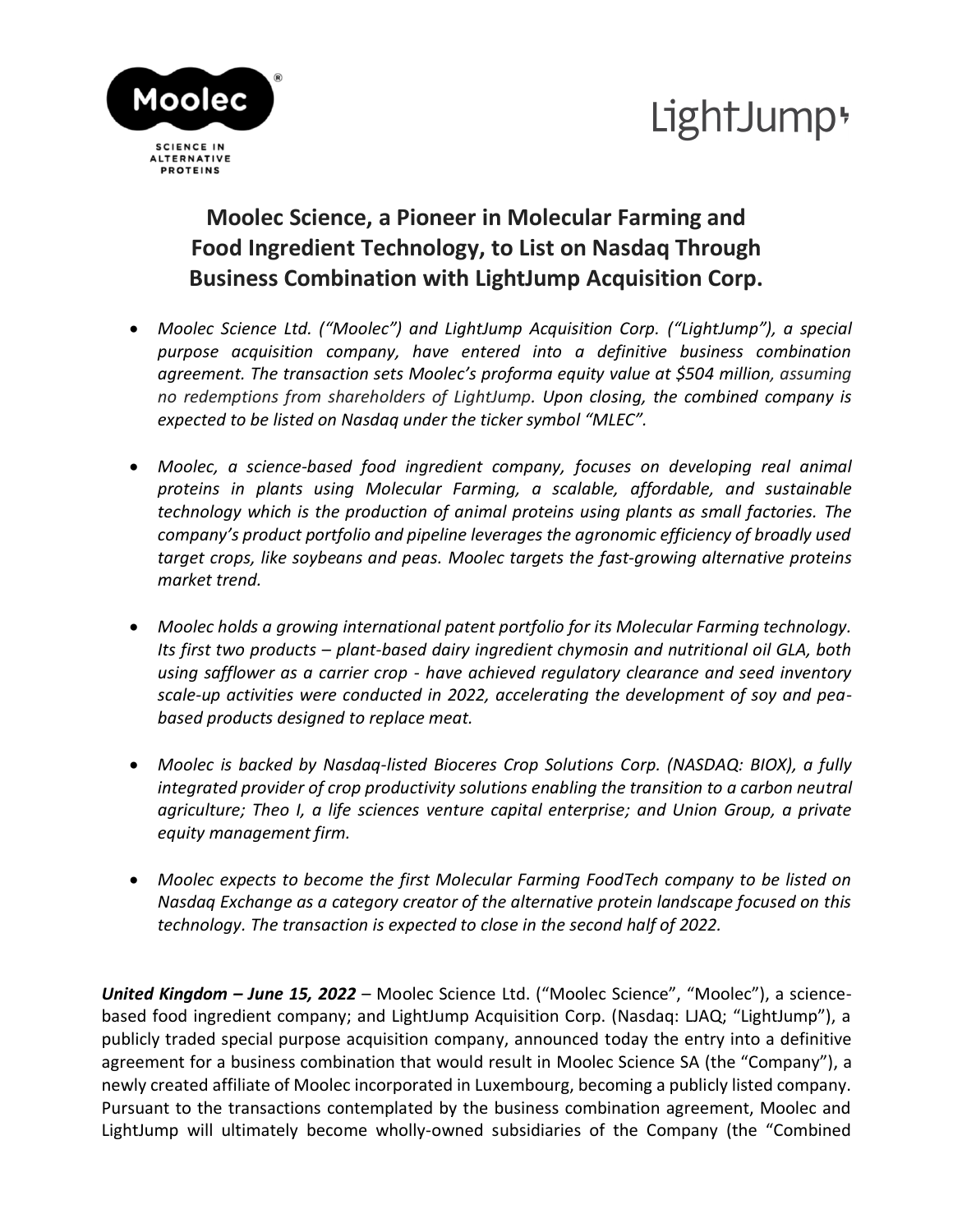# LightJump<sup>+</sup>



Company"). The transaction is expected to be completed in the second half of 2022 and upon closing the Company is expected to be listed on Nasdaq under the ticker symbol "MLEC".

Moolec is a Molecular Farming pioneer in the new food industry that uses plants to produce real animal proteins. Molecular Farming enables the synthesis of real animal proteins' DNA in any seed crop, carefully selecting each protein for its ability to add value in terms of a targeted functionality trait such as clotting, taste, texture, or nutritional value. The resulting proteins can then be used as ingredients in consumer food products providing tastier, more functional, and affordable animalfree protein alternatives.

Molecular Farming is unique in its ability to capitalize on the scale that extensive agriculture entails to achieve affordability. It is also cost efficient because it leverages biology, using plants and their inputs – sun, water, and soil – as small factories for the production of animal proteins. The plants are grown through traditional farming practices that result in economies of scale through high productivity volume production.

The Company´s first two products are Chymosin SPC, a bovine protein expressed in safflower that has curdling applications in the cheese industry, and gamma-linoleic acid (GLA), a nutritional oil technology sourced from Bioceres Crop Solutions. Both products have been cleared by regulatory authorities and the Company is currently ramping up seed inventories. Upon completion of corner stone milestones in these two products, Moolec has accelerated product development efforts to widen its technology reach, by using the two crops that are most broadly used as protein alternatives – soy and peas – to develop actual meat proteins.

In addition, Moolec's Molecular Farming platform has the potential to modify and enhance other plants using animal proteins, which could allow the Company to possibly consider other market opportunities. Such possible market opportunities include milk, egg, chicken and fish replacements, or other alternative biomaterials and cosmetics.

"Moolec Science is a category creator in the alternative protein landscape. Our Molecular Farming technology focuses on providing real animal proteins without using any animals, based on the genetic engineering of seeds to produce proteins the same way animals do," said Gastón Paladini, Chief Executive Officer and Co-Founder. "As fourth generation of a family business that is one of the largest meat players in the Southern Cone, I have first-hand knowledge of the challenges faced by the industry. Moolec´s goal is to use science in food to overcome current global food security issues, building a more sustainable, resilient, and equitable food system."

"LightJump Acquisition Corp. is excited to be partnering with Moolec Science, a FoodTech pioneer in Molecular Farming," said Robert Bennett, Chief Executive Officer of LightJump Acquisition Corp. "We believe Moolec's differentiated technology platform will be able to address the worldwide growing demand for animal proteins, while delivering them at a small fraction of the cost and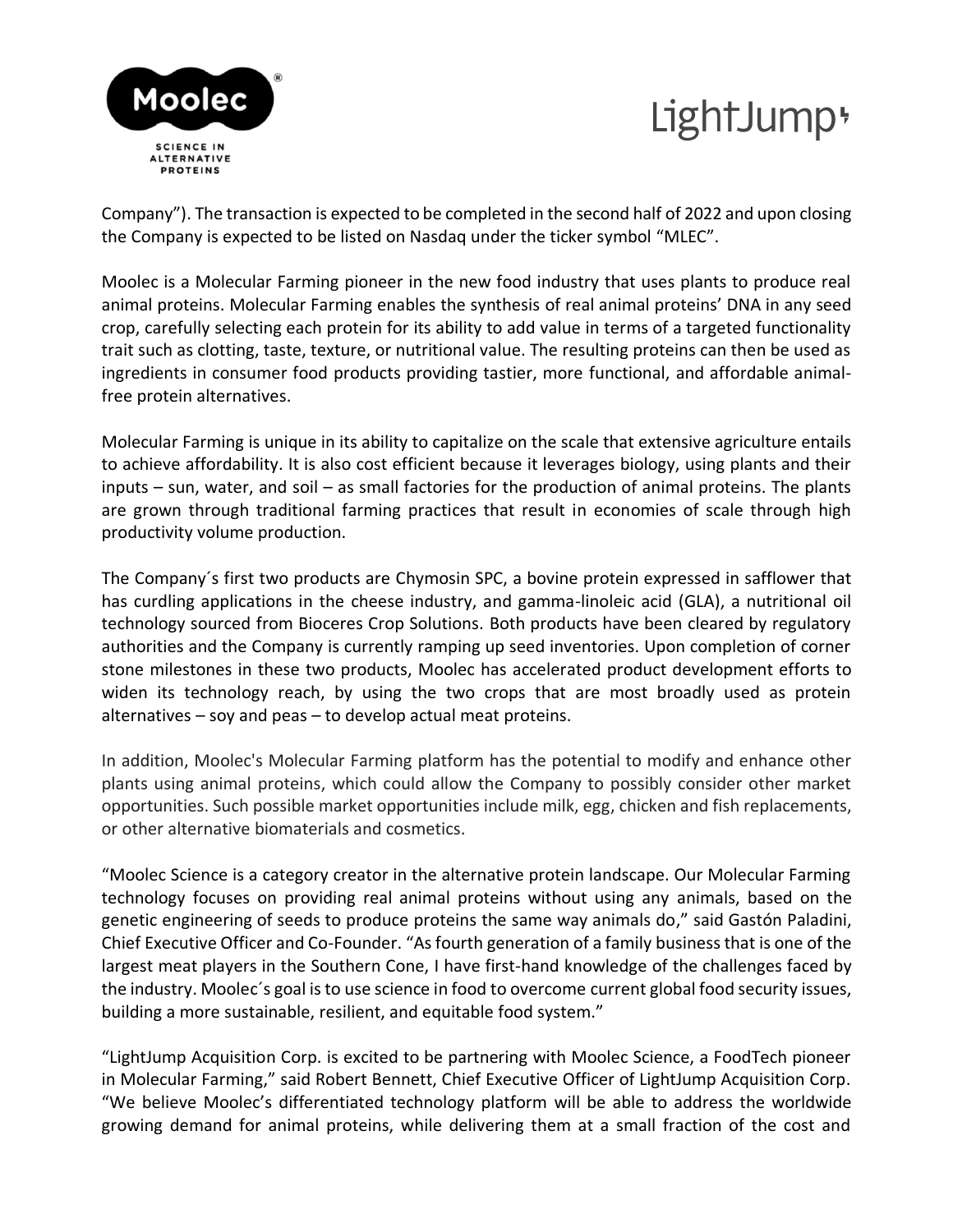

# LightJump<sup>+</sup>

environmental impact of existing approaches. We are committed to working alongside Moolec's outstanding management team to support its expansion plans and its transition to becoming a Nasdaq-listed company."

"Bioceres Crop Solutions' mission is to develop and bring to market technologies that can help agriculture transition towards carbon neutrality. We want to do this while increasing productivity, so that protecting our planet does not come at a cost to farmers or consumers. In this quest, we have developed unique technologies for drought tolerance and biologically enhanced nutrition, protection, and health for several major crops. Now, this is only part of the answer. Preserving resources is also about doing more with what is currently being produced, and here is where molecular farming is very powerful. Moolec is leading this life sciences' category by engineering soybeans and other crops to directly produce key animal proteins, getting us a step closer to where we need to be," said Federico Trucco, Bioceres Crop Solutions' CEO.

#### **Transaction Overview**

The Moolec Science LightJump Acquisition Corp. business combination sets the Company's proforma equity value at \$504 million. As a result of the transaction, the Combined Company is expected to be funded with \$138 million cash held in LightJump's trust account, assuming no LightJump shareholders exercise their redemption rights at closing and before payment of transaction expenses. In addition, LightJump has entered into a backstop agreement with entities affiliated with Moolec to guarantee a minimum of \$10 million at closing.

Under the terms of the proposed transaction: (i) the current shareholders of Moolec will contribute all of their shares of Moolec to the Company in exchange for ordinary shares of the Company and (ii) LightJump will merge with a newly formed wholly owned subsidiary of the Company and LightJump's ordinary shares and warrants will be exchanged for ordinary shares and warrants of the Company. This will result in Moolec and LightJump being wholly owned subsidiaries of the Company.

Cash proceeds raised in connection with the transaction will primarily be used to accelerate the commercialization of late-stage products, Chymosin and GLA; expansion of R&D & Regulatory Approval efforts for the existing product pipeline; funding for team expansion and general corporate expenses; and organic & inorganic growth opportunities.

The boards of directors of LightJump and Moolec have approved the proposed transaction. Completion of the proposed transaction is subject to shareholder approval of LightJump and other customary closing conditions, including a registration statement being declared effective by the U.S. Securities and Exchange Commission (the "SEC"). The transaction is expected to be completed in the second half of 2022.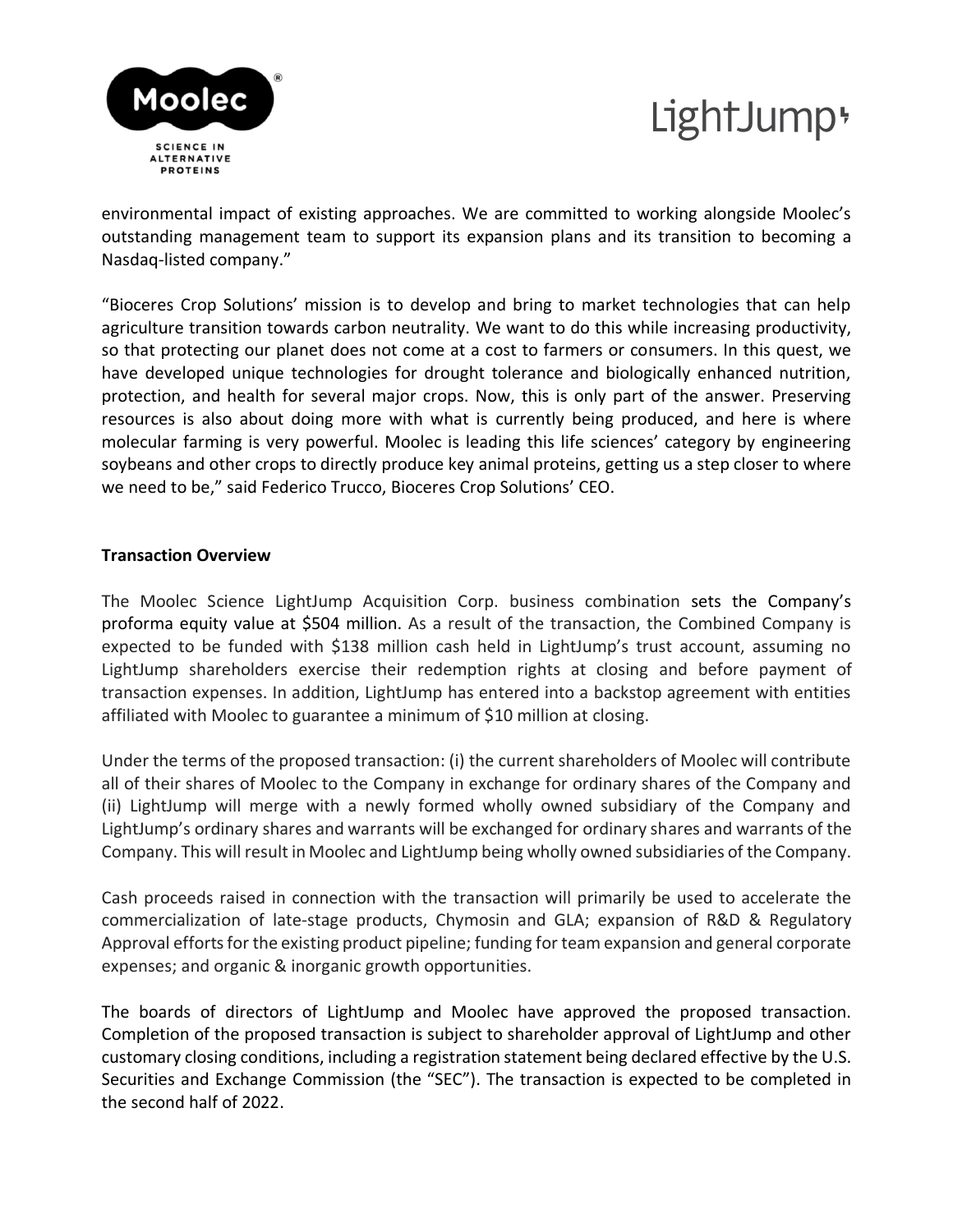



On June 8, 2022, LightJump Acquisition Corp. filed with the SEC a preliminary proxy statement in connection with a proposal to extend the date by which LightJump must consummate a business combination.

Additional information about the proposed transaction, including a copy of the business combination agreement and investor presentation, will be provided in a Current Report on Form 8 K to be filed by LightJump Acquisition Corp. with the SEC and available at [www.sec.gov.](http://www.sec.gov/) In addition, LightJump intends to file a proxy statement/registration statement which will form part of the Form F-4 to be filed by the Company with the SEC (the "Form F-4") and will file other documents regarding the proposed transaction with the SEC.

#### **Advisors**

EarlyBird Capital, a boutique investment bank, acted as financial advisor to LightJump. Linklaters LLP acted as legal counsel to Moolec, and K&L Gates LLP acted as legal counsel to LightJump in the transaction.

### **Investor Conference Call Information**

Moolec Science and LightJump Acquisition Corp. will host a joint investor conference call to discuss the proposed transaction today, June 15, 2022 at 8:30 am ET. To listen to the prepared remarks via webcast, please visit [www.lightjumpcap.com/investor-conference-call-video.](http://www.lightjumpcap.com/investor-conference-call-video) A replay of the call will be available at the same link as well as on LightJump Acquisition Corp.'s website at [www.lightjumpcap.com](http://www.lightjumpcap.com/) through September 30, 2022, at 11:59 pm ET.

### **About LightJump Acquisition Corp.**

LightJump is a Delaware blank check company incorporated on July 28, 2020 formed for the purpose of entering into a merger, share exchange, asset acquisition, stock purchase, recapitalization, reorganization or other similar business combination with one or more target businesses. For more information, visit [www.lightjumpcap.com/lightjump-acquisition-corp.](https://www.lightjumpcap.com/lightjump-acquisition-corp)

#### **About Moolec Science**

Moolec is a science-based ingredient company focused on producing real animal proteins in plants through Molecular Farming, a disruptive technology in the alternative protein landscape. Its purpose is to upgrade taste, nutrition, and affordability of alternative protein products while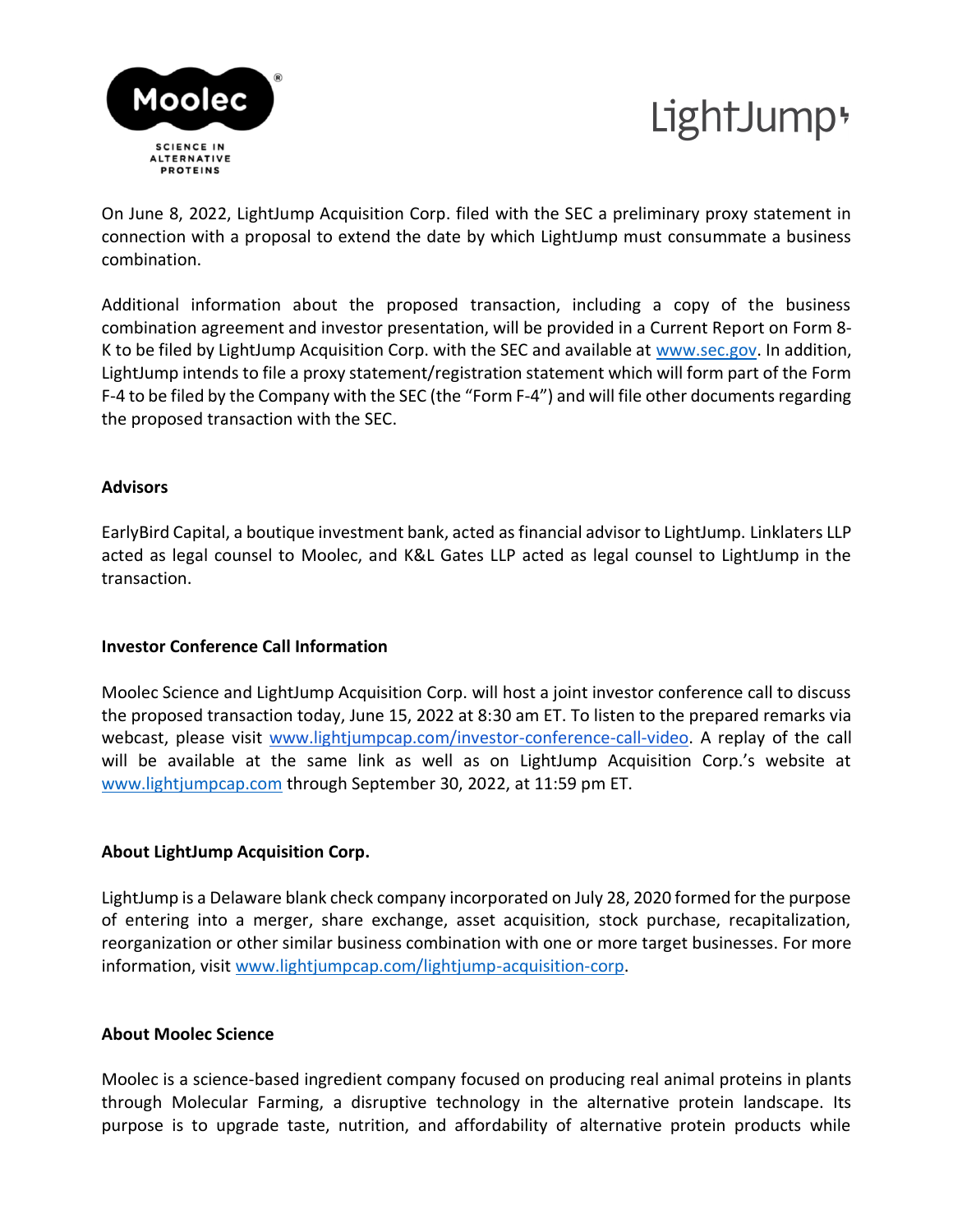



building a more sustainable and equitable food system. The company's technological approach aims to have the cost structure of plant-based solutions with the organoleptic properties and functionality of animal-based ones. Moolec's technology has been under development for more than a decade and is known for pioneering the production of a bovine protein in a crop for the food industry. Moolec is run by a diverse team of Ph.Ds and Food Insiders, and operates in the United States, Europe, and South America. For more information, visit [www.moolecscience.com.](http://www.moolecscience.com/)

#### **Forward Looking Statements**

This press release contains "forward-looking statements." Forward-looking statements may be identified by the use of words such as "forecast," "intend," "seek," "target," "anticipate," "believe," "expect," "estimate," "plan," "outlook," and "project" and other similar expressions that predict or indicate future events or trends or that are not statements of historical matters. For example, statements concerning the following include forward looking statements: the growth of Moolec's business and its ability to realize expected results; the business model of Moolec relating to any partnerships, commercial contracts, regulatory approvals or patent filings; the viability of its growth and commercial strategy; financial projections; the success, cost and timing of its product development abilities; the advantages and potential of Moolec's technology and products, including in comparison to competing technologies and products; trends and developments in the industry; the addressable market; the contemplated transaction among Moolec and LightJump; Moolec's addressable market; and the potential effects of the business combination among Moolec and LightJump. Such forward-looking statements with respect to performance, prospects, revenues, and other aspects of the business of Moolec or LightJump are predictions, projections and other statements about future events that are based on current expectations and assumptions and, as a result, are subject to risks and uncertainties. Although we believe that we have a reasonable basis for each forward-looking statement contained in this press release, we caution you that these statements are based on a combination of facts and factors, about which we cannot be certain. These factors include, but are not limited to: (1) the inability to complete the transactions contemplated by the proposed business combination, resulting in the Combined Company with the expectation to be listed on Nasdaq; (2) the inability to recognize the anticipated benefits of the proposed business combination, which may be affected by, among other things, competition, and the ability of the combined business to grow and manage growth profitably; (3) the inability to successfully retain or recruits officers, key employees, or directors following the proposed business combination; (4) effects on LightJump's public securities' liquidity and trading; (5) the market's reaction to the proposed business combination; (6) the lack of a market for LightJump's securities; (7) Moolec's and LightJump's financial performance following the proposed business combination; (8) costs related to the proposed business combination; (9) changes in applicable laws or regulations; (10) the possibility that LightJump or Moolec may be adversely affected by other economic, business, and/or competitive factors; (11) the risk that Moolec is unable to successfully develop and commercialize Moolec's products or services or experience significant delays; (12) the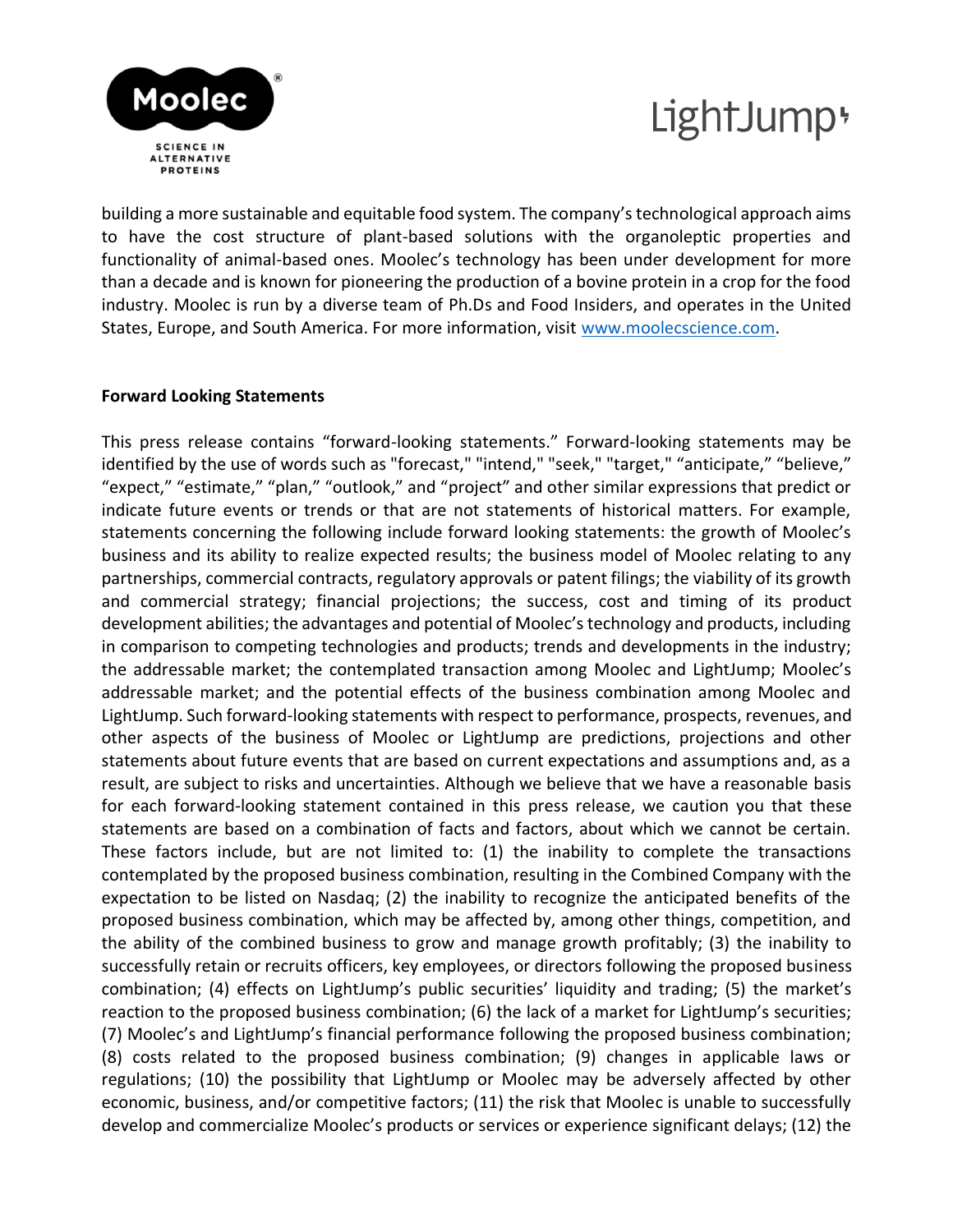



risk of product liability or regulatory lawsuits relating to Moolec's products and services; (13) the risk that Moolec is unable to secure or protect its intellectual property; (14) the ability to maintain the listing of LightJump's securities on Nasdaq and (15) the ability for the Company's securities to be approved for listing on Nasdaq or if approved, maintain the listing. The foregoing list of factors is not complete or exhaustive. You should carefully consider the foregoing factors as well as other risks and uncertainties described in the "Risk Factors" section of LightJump's Annual Report on Form 10-K, Quarterly Reports on Form 10-Q and in the final prospectus of LightJump related to its initial public offering filed with the SEC. You should also carefully consider the other risks and uncertainties indicated from time to time in documents filed or to be filed with the SEC by LightJump and the Form F-4 and proxy statement to be filed with the SEC by the Company and LightJump. Should one or more of these risks or uncertainties materialize, or should any of our assumptions prove incorrect, actual results may vary in material respects from those projected in these forward-looking statements. We undertake no obligation to update or revise any forward-looking statements, whether as a result of new information, future events or otherwise, except as may be required under applicable securities laws. Accordingly, you should not put undue reliance on these statements.

#### **Important Additional Information Regarding the Transaction Will Be Filed With the SEC**

In connection with the proposed transaction, the Company is expected to file a registration statement on Form F-4 with the SEC that will include a prospectus with respect to the Company's securities to be issued in connection with the proposed transaction and a proxy statement with respect to the shareholder meeting of LightJump Acquisition Corp. to vote on the proposed transaction. Shareholders of LightJump Acquisition Corp. and other interested persons are encouraged to read, when available, the Form F-4, including the preliminary proxy statement/prospectus and amendments thereto and the definitive proxy statement/prospectus and documents incorporated by reference therein as well as other documents to be filed with the SEC in connection with the proposed transaction because these documents will contain important information about LightJump Acquisition Corp., Moolec Science, and the proposed transaction. After the registration statement is declared effective, the definitive proxy statement/prospectus to be included in the registration statement will be mailed to shareholders of LightJump Acquisition Corp. as of a record date to be established for voting on the proposed transaction. Once available, shareholders of LightJump Acquisition Corp. will also be able to obtain a copy of the F-4, including the proxy statement/prospectus, and other documents filed with the SEC without charge, by directing a request to: 101 Natoma St., 2F, San Francisco, CA 94105. The preliminary and definitive proxy statement/prospectus to be included in the registration statement, once available, can also be obtained, without charge, at the SEC's website [www.sec.gov.](https://www.sec.gov/)